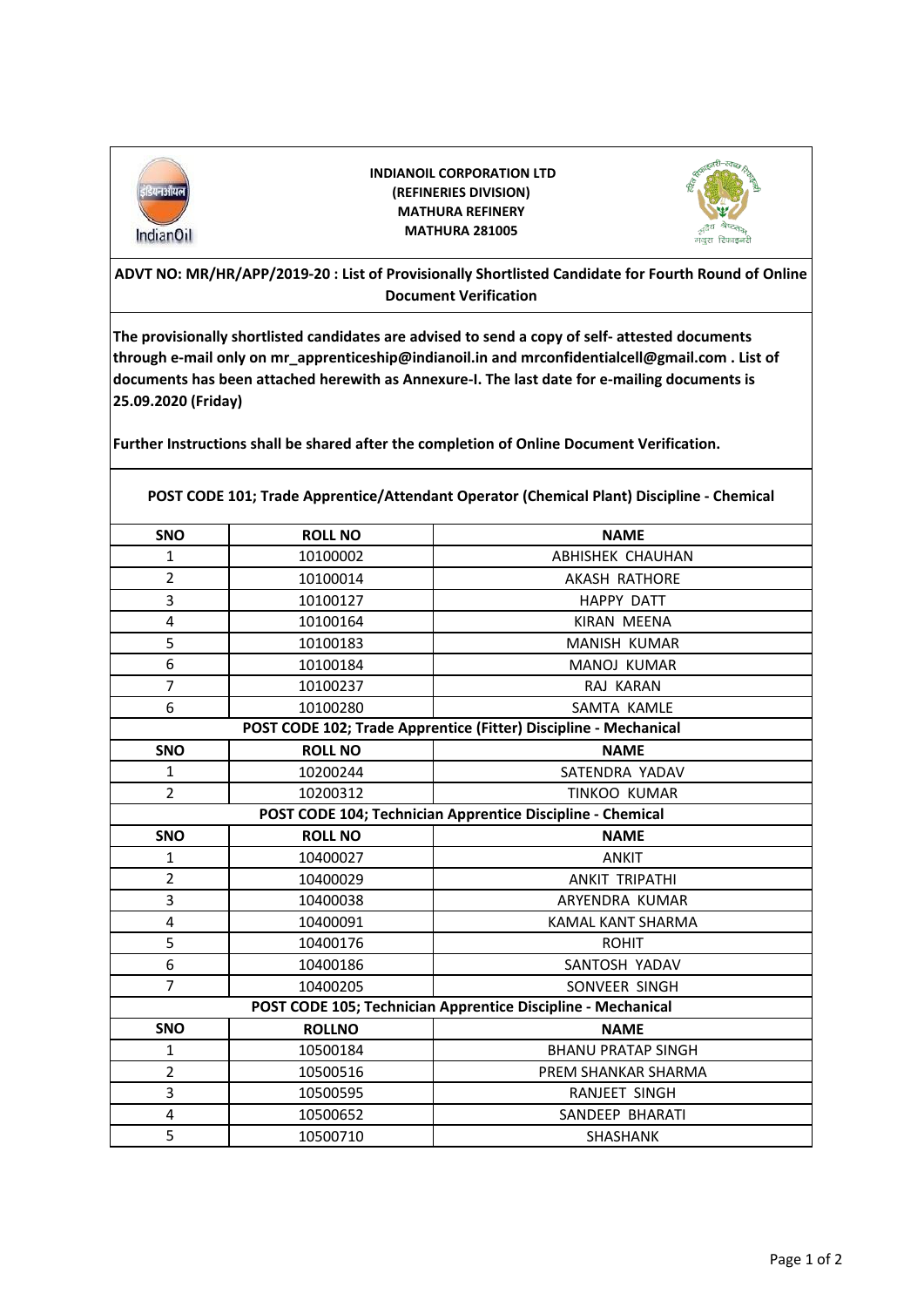| POST CODE 105; Technician Apprentice Discipline - Mechanical              |               |                           |  |
|---------------------------------------------------------------------------|---------------|---------------------------|--|
| 6                                                                         | 10500767      | <b>SUJEET KUMAR YADAV</b> |  |
| $\overline{7}$                                                            | 10500904      | ZAMEER FATIMA             |  |
| POST CODE 106; Technician Apprentice Discipline - Electrical              |               |                           |  |
| SNO                                                                       | <b>ROLLNO</b> | <b>NAME</b>               |  |
| $\mathbf{1}$                                                              | 10600031      | <b>AMIT KUMAR</b>         |  |
| $\overline{2}$                                                            | 10600240      | PANKAJ KUMAR              |  |
| 3                                                                         | 10600247      | PAVAN KUMAR               |  |
| 4                                                                         | 10600345      | SARWAR ALAM KHAN          |  |
| 5                                                                         | 10600357      | SHARAFAT ALI              |  |
| POST CODE 107; Technician Apprentice Discipline - Instrumentation         |               |                           |  |
| SNO                                                                       | <b>ROLLNO</b> | <b>NAME</b>               |  |
| 1                                                                         | 10700047      | DEEPAK KUMAR              |  |
| $\overline{2}$                                                            | 10700086      | LOMSHA                    |  |
| 3                                                                         | 10700173      | SHIVAM KUMAR              |  |
| 4                                                                         | 10700177      | <b>SHUBHAM</b>            |  |
| 5                                                                         | 10700193      | <b>VINAY KUMAR</b>        |  |
| POST CODE 108; Trade Apprentice-Secretarial Assistant                     |               |                           |  |
| SNO                                                                       | <b>ROLLNO</b> | <b>NAME</b>               |  |
| 1                                                                         | 10800455      | SHIVAM ADARSH             |  |
| $\overline{2}$                                                            | 10800544      | YADUL SAHAI               |  |
| POST CODE 109;Trade Apprentice-Accountant                                 |               |                           |  |
| <b>SNO</b>                                                                | <b>ROLLNO</b> | <b>NAME</b>               |  |
| 1                                                                         | 10900015      | <b>ASHUTOSH</b>           |  |
| $\overline{2}$                                                            | 10900094      | <b>VIVEK KUMAR SHARMA</b> |  |
| POST CODE 110; Trade Apprentice- Data Entry Operator (Fresher Apprentice) |               |                           |  |
| <b>SNO</b>                                                                | <b>ROLLNO</b> | <b>NAME</b>               |  |
| $\mathbf{1}$                                                              | 11000055      | <b>AKASH</b>              |  |
| $\overline{2}$                                                            | 11000136      | <b>ANKIT TIWARI</b>       |  |
| 3                                                                         | 11000352      | <b>GOPAL PATWA</b>        |  |
| 4                                                                         | 11000479      | <b>KRISHAN KUMAR</b>      |  |
| 5                                                                         | 11000564      | MOHIT KAMBLE              |  |
| 6                                                                         | 11000704      | PUNEET SHARMA             |  |
| $\overline{7}$                                                            | 11000748      | RAJENDRA KUMAR SHARMA     |  |
| 8                                                                         | 11000802      | RAVI KUMAR GANGWAR        |  |
| 9                                                                         | 11001014      | SUMIT KUMAR               |  |

**END OF LIST**